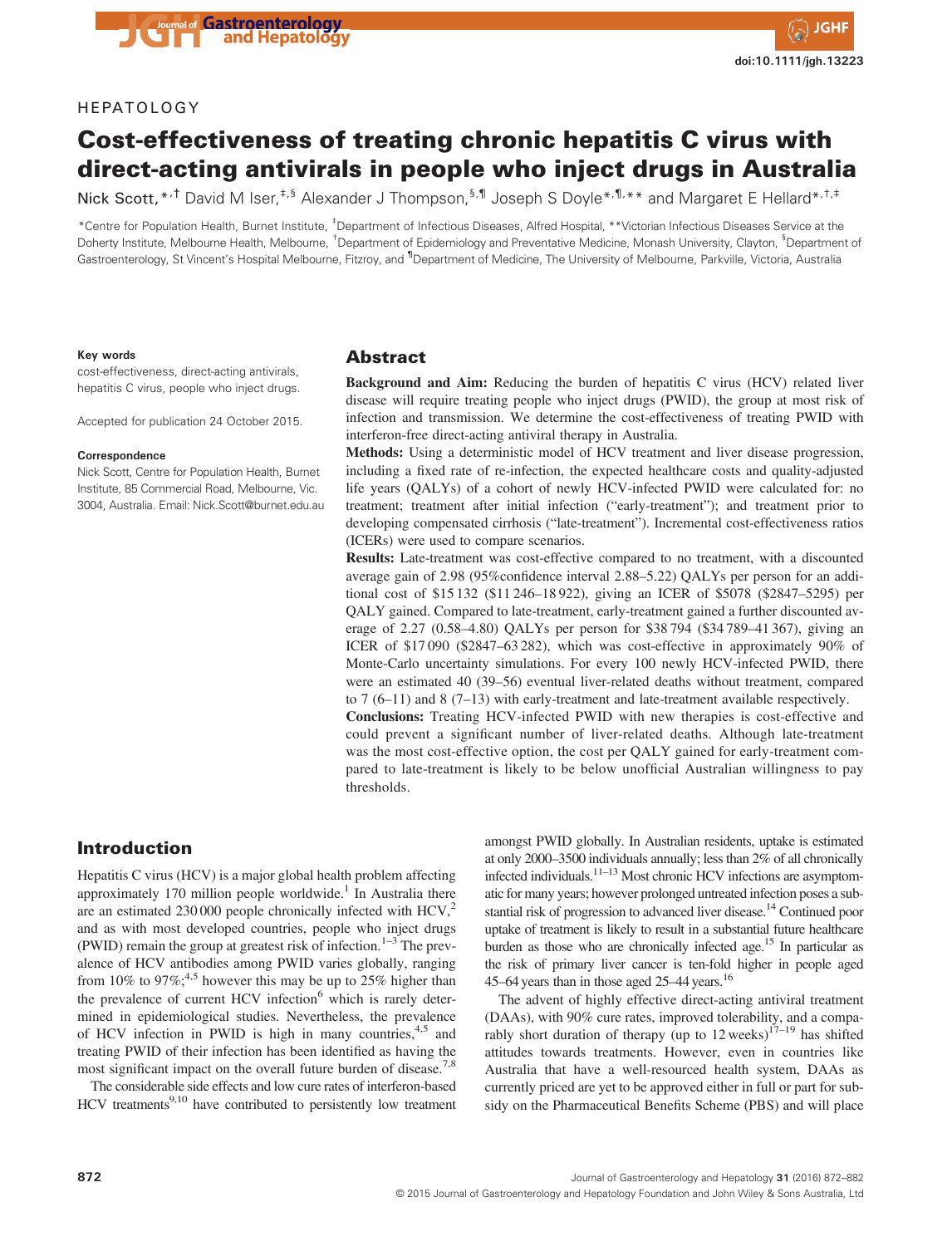a substantial burden on government medication outlays if and when they are listed. Despite their clear benefits, particularly among PWID, few studies have determined their cost-effectiveness in this population. Data relating to a country's healthcare system must be weighed against local treatment costs and re-infection probabilities to provide useful evidence for health policy.

Many models of the cost-effectiveness of DAAs are not applicable to  $PWID$ ,<sup>20</sup> given their significant rates of HCV re-infection<sup>21</sup> and differences in mortality and quality of life compared to the general population.<sup>22</sup> Previous models have been used to determine the cost-effectiveness of treating PWID with older generation therapies, using a fixed rate of re-infection<sup>23,24</sup> or a dynamic transmission model including prevention benefits.<sup>25</sup> In this paper we use a similar approach by assuming a fixed rate of re-infection (calibrated by baseline prevalence) to determine the cost-effectiveness of treating PWID with DAAs in Australia. In particular, we compare treating PWID at the onset of their infection or delaying treatment until their liver disease has progressed to moderate fibrosis. Treatments have proven to be equally effective at this stage of liver disease and delaying treatment may potentially save on costs, in particular because the slow progression of liver disease means that a proportion of PWID will have ceased injecting drug use by the time they are eligible for late-treatment, reducing re-infection and re-treatment rates.

### Methods

**Model description.** We used a closed compartmental model of liver disease progression and treatment with a fixed rate of HCV re-infection (Fig. 1).



Figure 1 Model schematic.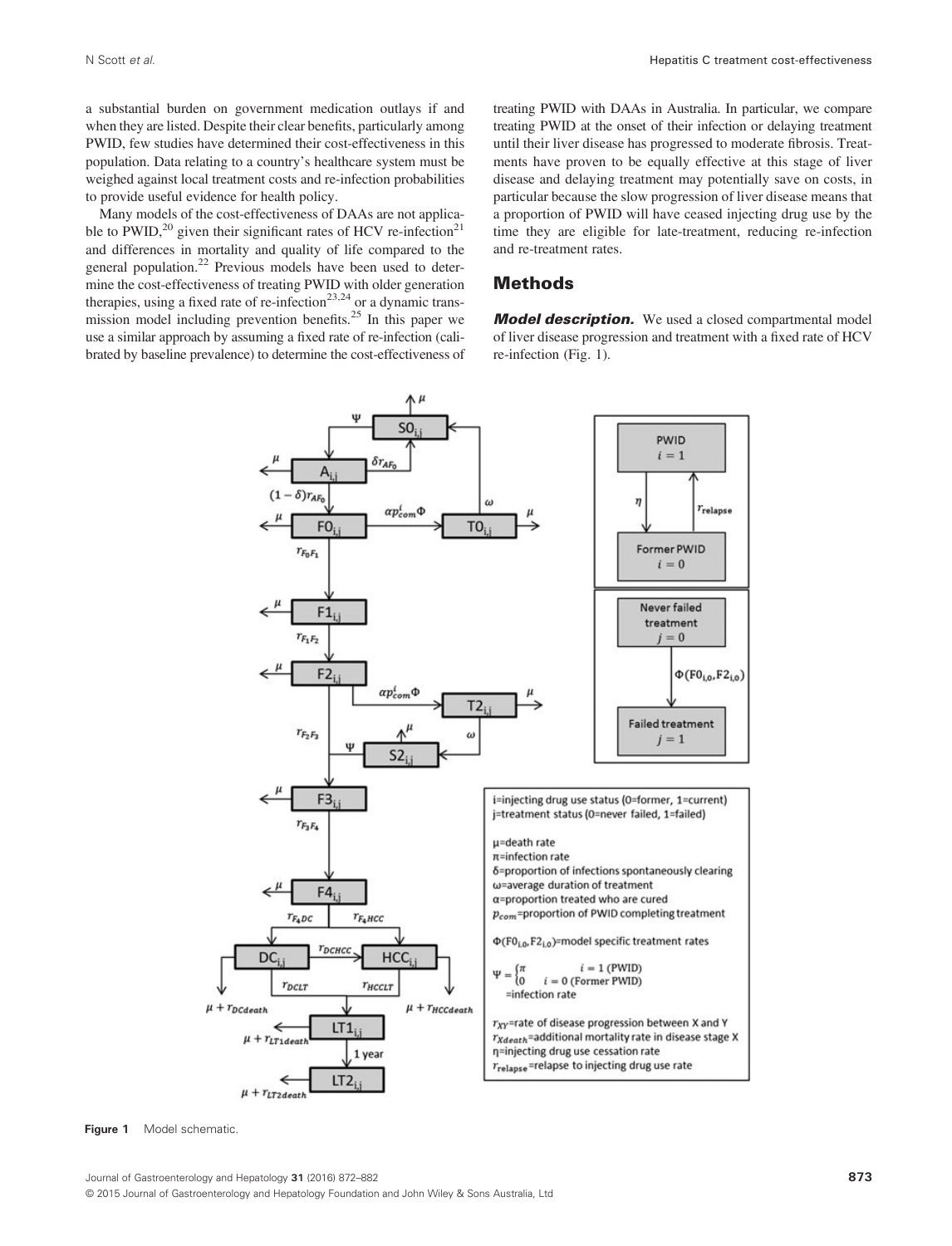| Demographic information                                                                                                                                  | Estimate    | Symbol                                                  | References and comments                                                                                                                     |
|----------------------------------------------------------------------------------------------------------------------------------------------------------|-------------|---------------------------------------------------------|---------------------------------------------------------------------------------------------------------------------------------------------|
| Mean age at first injection                                                                                                                              | 17 years    |                                                         | 26                                                                                                                                          |
| Estimated time to first infection                                                                                                                        | 6.5 years   |                                                         | Using incidence of 15.5 per 100 person years (range 3-12 years). <sup>21</sup>                                                              |
| Estimated age of cohort to start model                                                                                                                   | 23.5 years  |                                                         | From above.                                                                                                                                 |
| Duration of injecting career                                                                                                                             | 17 years    | $\frac{1}{\sqrt{2}}$                                    | 3                                                                                                                                           |
| Annual probability of drug relapse to IDU                                                                                                                | 0.027       | $1 - \exp(-r_{\text{relapse}})^+$                       | 24,34                                                                                                                                       |
| Mortality ratios                                                                                                                                         |             |                                                         |                                                                                                                                             |
| Annual non-liver-related mortalities for cohort PWID (per 1000 person years)                                                                             |             |                                                         |                                                                                                                                             |
| $25-29$ years old <sup>#</sup>                                                                                                                           | 0.96        | $\exp(-\mu_1)$<br>$\begin{array}{c} \hline \end{array}$ | 35                                                                                                                                          |
| 30-34 years old                                                                                                                                          | 1.12        | $-$ exp( $ \mu_2$ )                                     | 35                                                                                                                                          |
| 35-44 years old                                                                                                                                          | 0.18        | $\exp(-\mu_3)$<br>$\vert$                               | 35                                                                                                                                          |
| 45-54 years old                                                                                                                                          | 0.22        | $\exp(-\mu_4)$<br>$\ $                                  | Assumed to equal the general Australian population. Values from Victoria life                                                               |
| 55-64 years old                                                                                                                                          | 0.53        | $\exp(-\mu_5)$<br>$\, \cdot \,$                         | tables, <sup>36</sup> assuming 60% male PWID. <sup>37</sup>                                                                                 |
| 65-74 years old                                                                                                                                          | 1.38        | $\exp(-\mu_6)$<br>$\mid$                                |                                                                                                                                             |
| 75-84 years old                                                                                                                                          | 4.28        | $\exp(-\mu_7)$                                          |                                                                                                                                             |
| 85+years old                                                                                                                                             | 14.96       | $\exp(-\mu_{\rm B})$<br>$\overline{\phantom{a}}$        |                                                                                                                                             |
| <b>HCV</b> infection                                                                                                                                     |             |                                                         |                                                                                                                                             |
| Annual probability of PWID re-infection                                                                                                                  | 0.11        | $1 - \exp(-\pi)$                                        | Calibrated based on 50% chronic HCV prevalence (Appendix A). Range<br>0.08-0.16, corresponding to 40% and 60% chronic HCV prevalence tested |
|                                                                                                                                                          |             |                                                         | in sensitivity analysis.                                                                                                                    |
| Spontaneous clearance                                                                                                                                    | 0.26        | $\infty$                                                | <sup>6</sup> Range 0.22-0.29. Uniform distribution assumed for uncertainty analysis.                                                        |
| Genotype distribution in Australia                                                                                                                       |             |                                                         |                                                                                                                                             |
| Genotype 1                                                                                                                                               | 55%         |                                                         | 38                                                                                                                                          |
| Genotype 2                                                                                                                                               | 7%          |                                                         | 38                                                                                                                                          |
| Genotype 3                                                                                                                                               | 38%         |                                                         | 38                                                                                                                                          |
| Treatment                                                                                                                                                |             |                                                         |                                                                                                                                             |
| Probability of PWID completing treatment                                                                                                                 | 0.892       | $p_{\text{com}}$                                        | 39                                                                                                                                          |
| Genotype weighted SVR probability                                                                                                                        |             |                                                         |                                                                                                                                             |
| Mild chronic HCV                                                                                                                                         | 0.9         | ರ                                                       | For Genotype 1 <sup>17-19,40</sup> , assumed equally efficacious across genotypes.                                                          |
| Moderate chronic HCV                                                                                                                                     | 0.9         | ď                                                       | Assumed equally efficacious for mild and moderate liver disease stages.                                                                     |
| Treatment duration                                                                                                                                       |             |                                                         |                                                                                                                                             |
| Genotype 1 and 2                                                                                                                                         | 12 weeks    |                                                         | $17 - 19,41$                                                                                                                                |
| Genotype 3                                                                                                                                               | 24 weeks    |                                                         |                                                                                                                                             |
| Australian weighted average                                                                                                                              | 16.56 weeks | $52/\omega$                                             |                                                                                                                                             |
| <sup>#</sup> Extended to include individuals aged between 23.5 and 25 year olds.<br><sup>†</sup> Annual transition probabilities are converted to rates. |             |                                                         |                                                                                                                                             |
| HCV, hepatitis C virus; IDU, injection drug use; PWID, people who inject drugs; SVR, sustained viral response.                                           |             |                                                         |                                                                                                                                             |

874 Journal of Gastroenterology and Hepatology 31 (2016) 872–882

© 2015 Journal of Gastroenterology and Hepatology Foundation and John Wiley & Sons Australia, Ltd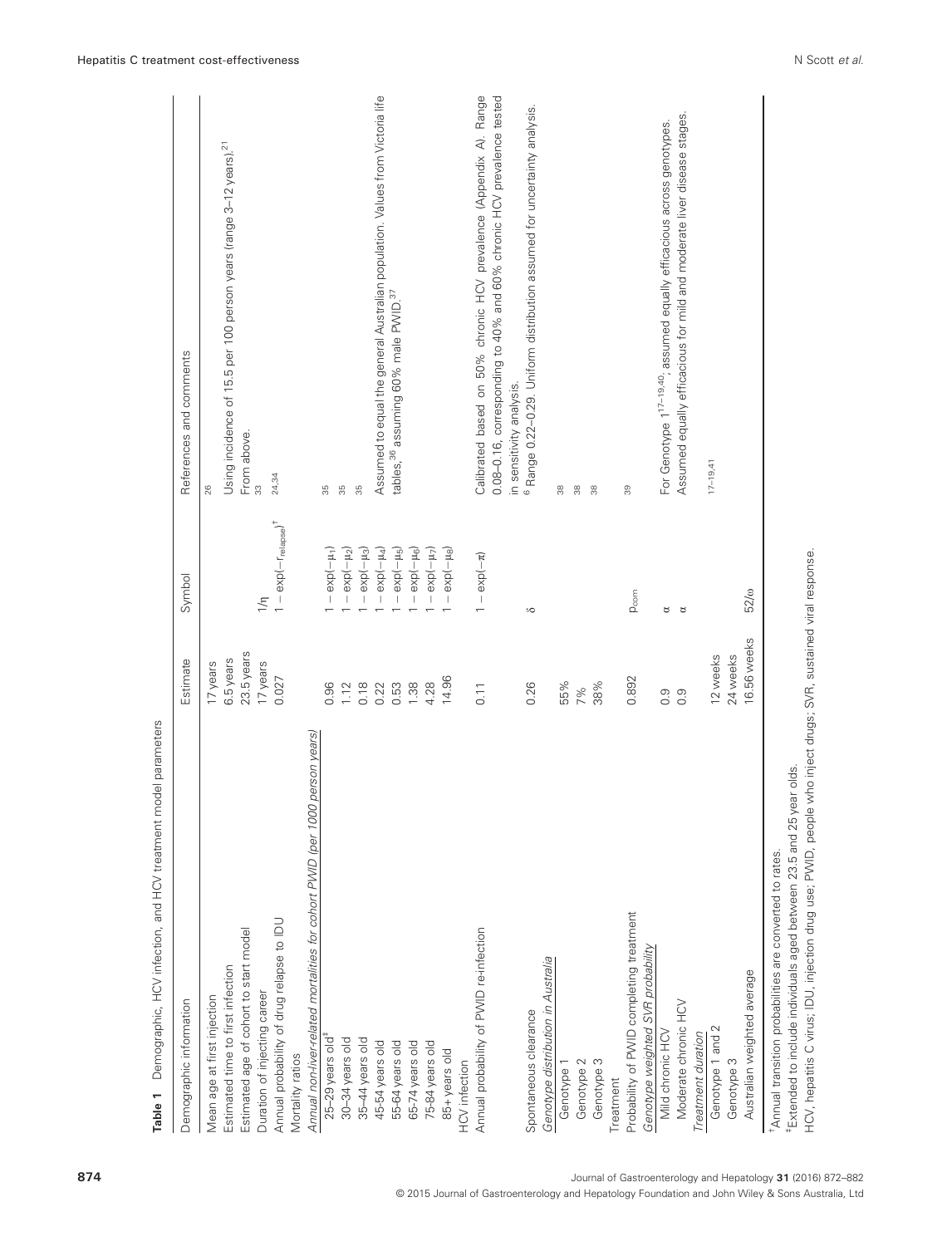METAVIR scores were used to classify stages of liver disease, and individuals were distinguished as either: acutely infected (A); chronically infected with liver fibrosis in stage (F0–F4); chronically infected with decompensated cirrhosis (DC); chronically infected with hepatocellular carcinoma (HCC); first year or more than one year post liver transplant (LT1 and LT2 respectively); chronically infected and in treatment achieving sustained viral response (SVR) (T0 and T2—treated from liver fibrosis stage F0 and F2 respectively); or susceptible (S0—achieving spontaneous clearance or SVR spontaneously from the acute stage or through treatment from liver fibrosis stage F0; S2—achieving SVR from treatment in liver fibrosis stage F2). Individuals were also classified by injecting drug use status  $(i = 1$  indicating current  $PWID$ ,  $i = 0$  indicating former  $PWID$ ) and whether they had previously failed treatment ( $j = 0$  indicating never failed,  $j = 1$  indicating previously failed).

The model was started with a cohort of newly infected PWID who had not previously failed treatment  $(F0<sub>1,0</sub> = 100)$ , who were assumed to be 23.5 years old—the mean age of first injection<sup>26</sup> + the average time to infection, $2<sup>1</sup>$  see Table 1. People in the model moved between identical compartments of the i stratification because of cessation or relapse into injecting drug use at fixed rates η and rrelapse respectively. All-cause mortality occurred for each compartment at an age dependent rate  $\mu$  (Table 1), and mortality rates for the DC, HCC, LT1, and LT2 compartments were increased by  $r_{DCdeath}$ ,  $r_{HCCdeath}$ ,  $r_{LT1death}$ , and  $r_{LT2death}$  respectively. Liver disease progressed at rates obtained from the literature (Table 2), and average liver transplant wait times were  $1/r_{\text{DCLT}}$  and  $1/r_{\text{HCCLT}}$  from the DC and HCC stages respectively.

The availability of treatment was scenario dependent (see Scenarios section), but when available, a proportion  $p_{com}$  of PWID who were offered treatment were assumed to adhere, so that for a given treatment efficacy  $\alpha$ , the proportions  $\alpha$  and  $\alpha p_{com}$  of former PWID and current PWID respectively achieved SVR when offered treatment. Individuals who were assumed to achieve SVR moved to the treatment compartment matching their liver fibrosis stage (T0 or T2) and after a period ω, achieved SVR and moved to the corresponding susceptible compartment (S0 or S2). The remaining proportions of current and former PWID  $(1 - \alpha \text{ and } 1 - \alpha p_{\text{com}})$ respectively) who failed treatment were moved to the  $j = 1$  stratification and where they continued liver disease progression without any re-treatment. The increasing number of fixed-dose combination therapies on the market means that alternate options are likely to be available in the future to cure these patients in an extended treatment regimen, resulting in a higher treatment efficacy; both extended treatment duration and higher efficacy treatments are tested in the sensitivity analysis.

PWID who achieved SVR could become re-infected at a fixed rate π, which was calculated using a separate model where incidence was estimated based on prevalence and other model parameters (Appendix A). PWID who became re-infected after successful early-treatment spent a period  $1/r_{AF0}$  in the acute stage before a proportion δ spontaneously cleared infection and became susceptible, while the remaining  $(1 - \delta)$  became chronically infected and entered the F0 compartment. PWID who became re-infected after successful late-treatment entered the F2 compartment, and were assumed to not spontaneously clear infection. Spontaneous clearance following re-infection has been observed,

| <b>Table 2</b> Liver disease and health state progression rates |  |
|-----------------------------------------------------------------|--|
|-----------------------------------------------------------------|--|

| Annual health state transition probabilities | Estimate | Distribution for uncertainty analysis | Standard deviation | Rate parameter <sup>†</sup>      | Refs. |
|----------------------------------------------|----------|---------------------------------------|--------------------|----------------------------------|-------|
| Acute infection to mild (F0) <sup>#</sup>    | 52/12    | 52/TNormal <sup>1,26§</sup>           | 52/2               | $1 - \exp(-r_{\text{AFO}})$      | 42    |
| F <sub>0</sub> to F <sub>1</sub>             |          |                                       |                    |                                  |       |
| Former PWID                                  | 0.106    | TNormal(0.094,0.205)                  | 0.028              | $1 - \exp(-r_{F0F1})$            | 43    |
| Current PWID                                 | 0.116    | TNormal(0.059,0.228)                  | 0.042              | $1 - \exp(-\hat{r}_{F0F1})$      | 43    |
| F1 to F2                                     |          |                                       |                    |                                  |       |
| Former PWID                                  | 0.074    | TNormal(0.064,0.175)                  | 0.028              | $1 - \exp(-r_{F1F2})$            | 43    |
| Current PWID                                 | 0.085    | TNormal(0.065,0.110)                  | 0.011              | $1 - \exp(-\hat{r}_{F1F2})$      | 43    |
| F <sub>2</sub> to F <sub>3</sub>             |          |                                       |                    |                                  |       |
| Former PWID                                  | 0.106    | TNormal(0.092,0.187)                  | 0.033              | $1 - \exp(-r_{F2F3})$            | 43    |
| Current PWID                                 | 0.085    | TNormal(0.049,0.147)                  | 0.025              | $1 - \exp(-\hat{r}_{F2F3})$      | 43    |
| F <sub>3</sub> to F <sub>4</sub>             |          |                                       |                    |                                  |       |
| Former PWID                                  | 0.105    | TNormal(0.092,0.187)                  | 0.024              | $1 - \exp(-r_{F3F4})$            | 43    |
| <b>Current PWID</b>                          | 0.130    | TNormal(0.053,0.319)                  | 0.067              | $1 - \exp(-\hat{r}_{F3F4})$      | 43    |
| F4 to DC                                     | 0.037    | TNormal(0.030,0.092)                  | 0.016              | $1 - \exp(-r_{F4DC})$            | 44    |
| F4 to HCC                                    | 0.010    | TNormal(0.009,0.038)                  | 0.007              | $1 - \exp(-r_{\text{F4HCC}})$    | 44    |
| DC to HCC                                    | 0.068    | TNormal(0.041,0.099)                  | 0.015              | $1 - \exp(-r_{DCHCC})$           | 44    |
| DC to liver transplant                       | 0.033    | TNormal(0.017,0.049)                  | 0.008              | $1 - \exp(-r_{\text{DCI T}})$    | 44    |
| DC to death                                  | 0.138    | TNormal(0.074,0.202)                  | 0.032              | $1 - \exp(-r_{\text{DCdeath}})$  | 44    |
| HCC to liver transplant                      | 0.100    | TNormal(0.050,0.180)                  | 0.033              | $1 - \exp(-r_{\text{HCCLT}})$    | 44    |
| HCC to death                                 | 0.605    | TNormal(0.545,0.676)                  | 0.033              | $1 - \exp(-r_{\text{HCCdeath}})$ | 44    |
| Liver transplant to death in year 1          | 0.169    | TNormal(0.127,0.210)                  | 0.021              | $1 - \exp(-r_{\text{LT1death}})$ | 44    |
| Liver transplant to death in years $2+$      | 0.034    | TNormal(0.024,0.043)                  | 0.005              | $1 - \exp(-r_{LT2death})$        | 44    |

† Annual transition probabilities are converted to rates; normally distributed parameters are converted to log-normal parameters.

‡ Mean time in acute phase 12 weeks; range 1 week–6 months; standard deviation 2 weeks.

<sup>§</sup>TNormal(a,b), Normal distribution truncated between a and b.

DC, decompensated cirrhosis; HCC, hepatocellular carcinoma; PWID, people who inject drugs.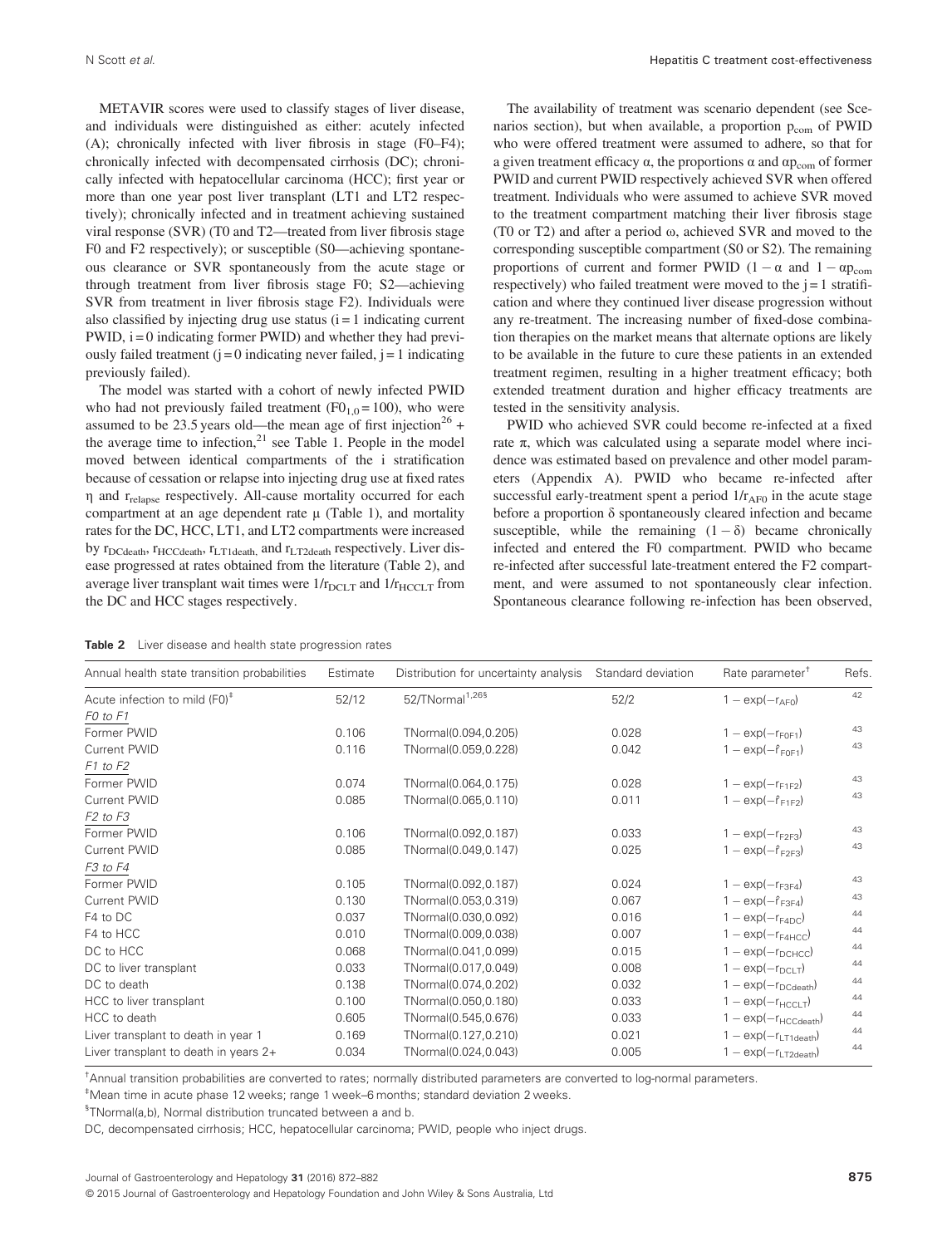| Health state utilities                                       | Estimate | Distribution for uncertainty analysis | Standard deviation              | Symbol                                      | Refs.                                             |
|--------------------------------------------------------------|----------|---------------------------------------|---------------------------------|---------------------------------------------|---------------------------------------------------|
| Spontaneous viral clearance, never infected                  | 0.93     | TNormal(0.928, 0.932)                 | 0.01                            | $\frac{S}{q}$                               | $\ddot{4}$                                        |
| Sustained virological response<br>After early-treatment (F0) | 0.93     | TNormal(q_F012,q_S)                   | 0.01                            | $q$ _svr $0$                                | 45-47                                             |
| After late-treatment (F2-F3)                                 | 0.93     | TNormal(q_F012,q_S)                   | 0.01                            | $q$ _svr $2$                                | Assumed to improve following SVR <sup>48,49</sup> |
| Acute HCV                                                    | 0.77     | TNormal(0,q_S)                        | 0.12                            | $\mathop{\mathsf{L}}\nolimits_{\mathsf{D}}$ |                                                   |
| Mild chronic HCV (F0/F1/F2)                                  | 0.77     | TNormal(0,q_S)                        | 0.12                            | $q_F$ F012                                  | 45-47                                             |
| Moderate chronic HCV (F3)                                    | 0.66     | TNormal(0,q_F012)                     | 0.15                            | $q_EF3$                                     | 45-47                                             |
| Compensated cirrhosis (F4)                                   | 0.55     | TNormal(0,q_F3)                       | 0.24                            | $q_EF4$                                     | 45-47                                             |
| Decompensated cirrhosis/liver failure                        | 0.45     | TNormal(0,q_F4)                       | 0.14                            | $Q_{\perp}$ DC                              | 45-47                                             |
| Hepatocellular carcinoma                                     | 0.45     | TNormal(0,q_F4)                       | 0.14                            | <b>q_HCC</b>                                | 45-47                                             |
| Liver transplantation year 1                                 | 0.45     | TNormal(q_HCC,1)                      | 0.14                            | $q\_LT$ 1                                   | 45-47                                             |
| Liver transplantation year 2+                                | 0.67     | TNormal(q_LT1,1)                      | 0.14                            | $q$ _LT2                                    | 45-47                                             |
| During treatment                                             |          |                                       |                                 |                                             |                                                   |
| Early-treatment                                              | 0.77     | TNormal(q_F012,q_S)                   | 0.12                            | $\sqrt{10}$                                 | Assumed                                           |
| Late-treatment                                               | 0.66     | TNormal(q_F3,q_S)                     | 0.15                            | $q_{\perp}$ T <sub>2</sub>                  | Assumed                                           |
|                                                              |          |                                       |                                 |                                             |                                                   |
| Type of cost                                                 |          |                                       | Value (2014 Australian dollars) |                                             | Refs.                                             |
| Annual costs of managing chronic HCV                         |          |                                       |                                 |                                             | 27,28                                             |
| Mild chronic HCV (FO-F2)                                     |          |                                       |                                 | \$446.70                                    | 27,28                                             |
| Moderate chronic HCV (F3)                                    |          |                                       |                                 | \$690.85                                    | 27,28                                             |
|                                                              |          |                                       |                                 |                                             |                                                   |
| Compensated cirrhosis (F4)                                   |          |                                       |                                 | \$935.05                                    | 27,28                                             |
| Decompensated cirrhosis (DC)                                 |          |                                       |                                 |                                             |                                                   |
|                                                              |          | Hepatic encephalopathy                |                                 | \$20053.03                                  | 27,28                                             |
|                                                              |          | Diuretic sensitive ascites            |                                 | \$3792.38                                   | 27,28                                             |
|                                                              |          |                                       |                                 |                                             |                                                   |
|                                                              |          | Refractory ascites                    |                                 | \$29264.28                                  | 27,28                                             |
|                                                              |          | Variceal hemorrhage                   |                                 | \$68567.43                                  | 27,28                                             |
|                                                              |          | Weighted average                      |                                 | \$15 202.43                                 |                                                   |
| Hepatocellular carcinoma (HCC)                               |          |                                       |                                 | \$10759.75                                  | 27,28                                             |
| One-off costs of transition between states                   |          |                                       |                                 |                                             |                                                   |
| Initial diagnosis of HCV                                     |          |                                       |                                 | \$936.63                                    | 27,28                                             |
| Achieving SVR from treatment                                 |          |                                       |                                 | \$303.55                                    | 27,28                                             |
| Transition to F4                                             |          |                                       |                                 | \$565.67                                    | 27,28                                             |
| Transition to HCC                                            |          |                                       |                                 | \$970.20                                    | 27,28                                             |
| Liver transplant                                             |          |                                       |                                 | \$145565.00                                 | $\mathbb S$                                       |
|                                                              |          |                                       |                                 |                                             |                                                   |
|                                                              |          |                                       |                                 |                                             | (Continues)                                       |

876 Journal of Gastroenterology and Hepatology 31 (2016) 872–882

© 2015 Journal of Gastroenterology and Hepatology Foundation and John Wiley & Sons Australia, Ltd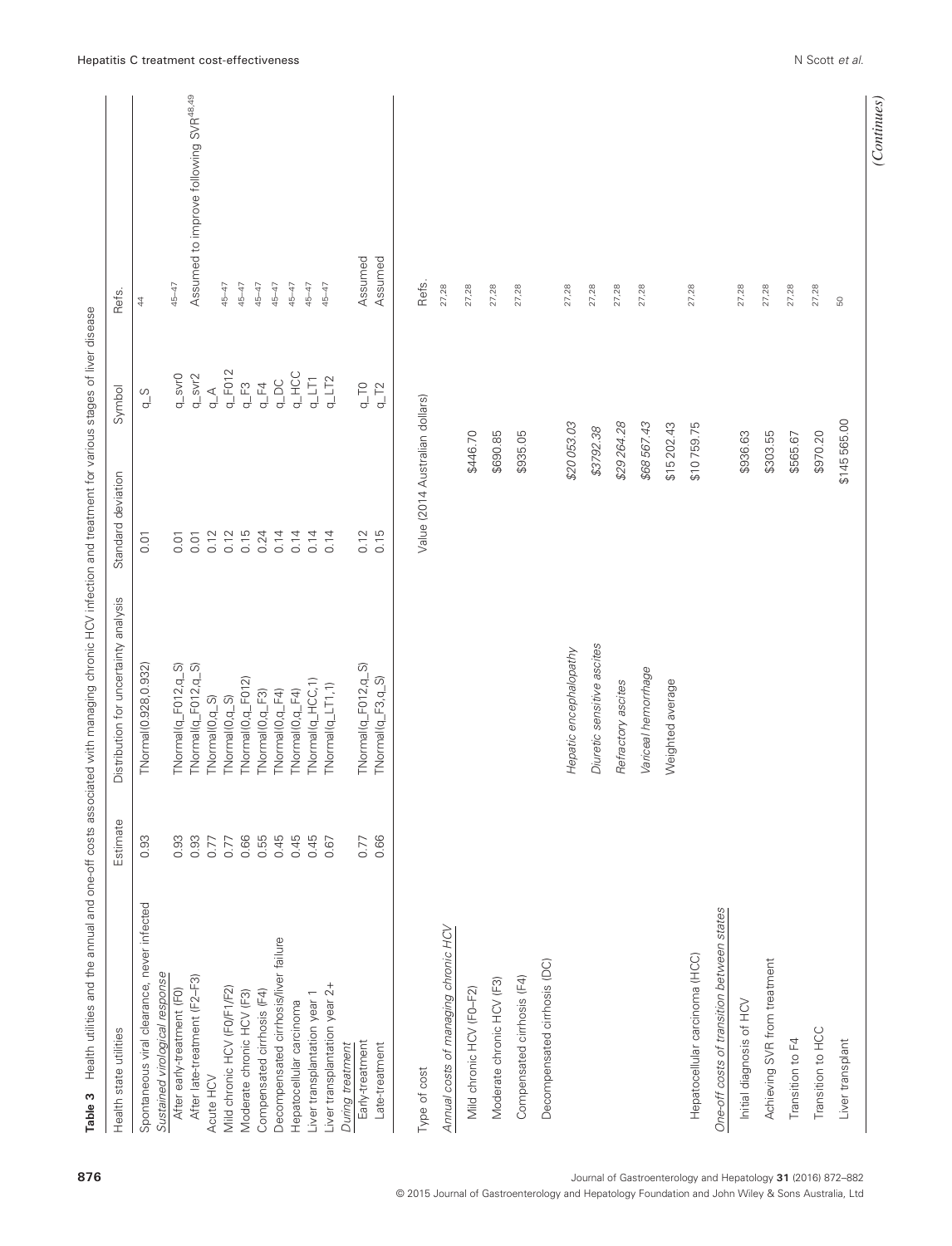| Table 3 (Continued)                                                                   |                  |                                 |       |
|---------------------------------------------------------------------------------------|------------------|---------------------------------|-------|
| Type of cost                                                                          |                  | Value (2014 Australian dollars) | Refs. |
| Costs associated with treatment                                                       |                  |                                 |       |
| Mild or moderate HCV                                                                  |                  |                                 |       |
|                                                                                       | Genotype 1 or 2  | \$51779.60                      | 27,28 |
|                                                                                       | Genotype 3       | \$102377.15                     | 27,28 |
|                                                                                       | Weighted average | \$71006.67                      |       |
| Other costs                                                                           |                  |                                 |       |
| Additional annual costs of care for PWID with chronic HCV                             |                  | \$34.22                         | 27,28 |
| HCV, hepatitis C virus; PWID, people who inject drugs; SVR, sustained viral response. |                  |                                 |       |
|                                                                                       |                  |                                 |       |

N Scott et al. Hepatitis C treatment cost-effectiveness

however at a reduced rate that is currently unclear, and this assumption will lead to slightly higher estimates of re-infection for this group and conservative estimates of cost-effectiveness. Where re-infection occurred, individuals were able to be re-treated.

**Parameters.** As the cost of DAAs is currently unclear in Australia, we assumed a base scenario of \$50 000 (for 12 weeks of treatment) for genotype 1 and 2, and \$100 000 (for 24 weeks of treatment) for genotype 3—averaged over the Australian genotype distribution (Table 1)—and tested upper and lower bounds of \$100 000 for all genotypes and \$10 000 for all genotypes in the sensitivity analysis. Healthcare and other costs associated with disease management or treatment were determined in consultation with hepatology and infectious diseases experts (Table 3). For a typical patient in each liver disease stage, specialist and general practitioner consultation frequency, as well as the frequency that tests and procedures would be requested were agreed upon for the current standard of care. The costs of each consultation, test, or procedure were then taken from the Medicare Benefits Scheme<sup>27</sup> and the PBS.<sup>28</sup> A further breakdown is provided in Appendix B.

**Scenarios.** No antiviral treatment. No treatments were available. The average discounted person-years spent in each compartment by a cohort member (i.e. a newly infected PWID) was calculated by integrating the size of each compartment over time for the first 100 years, discounted with a continuously compounding rate of 3% per annum (the lower bound recommended in Australia,  $^{29}$  with an upper bound of 5% also tested) and then dividing by the cohort size. Discounted average costs and quality-adjusted life years (QALYs) per infected PWID were calculated by multiplying the average discounted person-years spent in each compartment by the associated annual costs and heath utilities (Table 3).

Early-treatment. Early-treatment was defined as treatment from the F0 stage in order to give an upper bound on cost-effectiveness —without treatment these patients have the most delayed and therefore discounted healthcare costs. This was implemented by initially offering the entire cohort treatment, and for the purposes of determining the cost-effectiveness of treating at this stage it was assumed that everyone initially commenced treatment: a proportion  $\alpha p_{\text{com}}$  were moved to the T0<sub>1.1</sub> compartment, while the remaining  $(1 - \alpha p_{com})$  failed treatment and stayed in the FO<sub>1,1</sub> compartment. The model was run, and costs and QALYs were calculated, including the discounted costs of initial and subsequent treatments.

Late-treatment. Late-treatment (to prevent advanced liver disease) was defined as treating on transition from F2 to F3, as limitations in the accuracy of the Fibroscans typically used to identify disease stage mean that a later cut-off would fail to prevent some cases. This was implemented by offering the entire cohort treatment as they moved from liver fibrosis stage F2 to F3 (again assuming everyone commenced): when making the transition from F2 to F3 a proportion αp<sub>com</sub> were moved to the T2 compartment, while the remaining  $(1 - \alpha p_{com})$  failed treatment and continued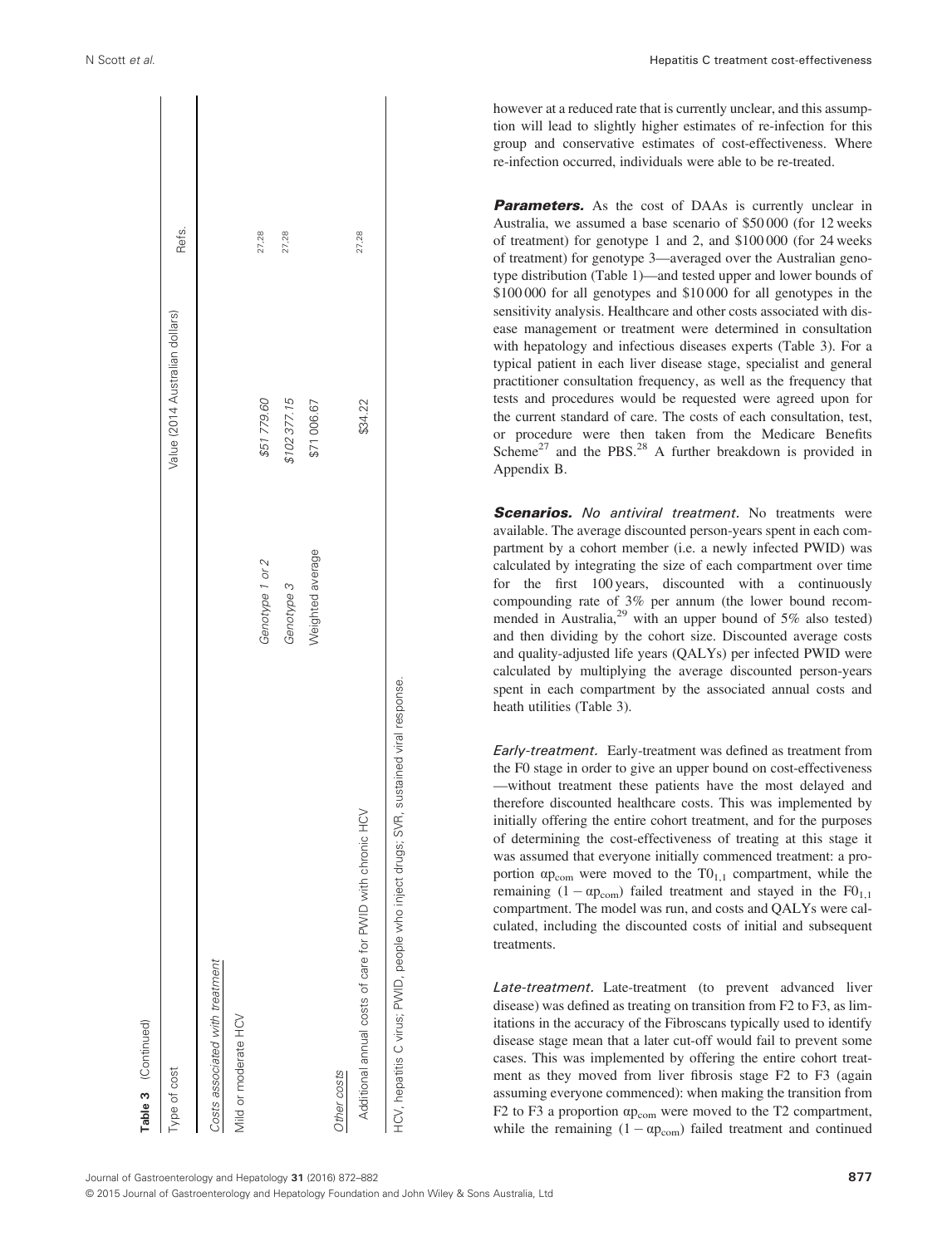liver disease progression to the F3 compartment. The model was run, and costs and QALYs were calculated.

**Sensitivity analysis.** To test model robustness, a Monte Carlo uncertainty analysis was conducted. Using the uncertainties of individual parameters—parametrized as probability distributions (Tables 2, 3)—1000 simulations were undertaken using random, independent parameter draws. Ninety-five percent confidence intervals (95%CIs) for the discounted cost per infected person, QALYs per infected person, life expectancy, liver-related deaths, and incremental cost-effectiveness ratio (ICER) estimates were taken as the central 95 percentiles of the resulting 1000 outputs. Henceforth, outcomes presented are from point estimate parameters, and 95%CIs have been taken from the uncertainty analysis results.

One-way sensitivity analyses were also undertaken to test the impact on ICERs when: the cost of treatment was either \$100 000 for all genotypes or \$10 000 for all genotypes; the annual probability of re-infection was 0.08 or 0.16 instead of 0.11 (corresponding to chronic HCV prevalence of 40% or 60% respectively, instead of 50%—see Appendix A); the discounting rate was increased from 3% to 5%; no re-treatment was allowed; the SVR rate was changed from 90% to either 70% or 99%; the length of injecting career was halved from 17 to 8.5 years; former PWID were unable to relapse into active injecting; former PWID were unable to relapse into active injecting *and* the length of injecting career was halved; treatment duration was set to 12 or 24 weeks for all genotypes instead of the 16 week weighted average; and the health utility following late-treatment was 0.770 instead of 0.930.

# Results

Cost-effectiveness estimates. Compared to no treatment, late-treatment was the most cost-effective option; however, early-treatment was the most effective option in terms of quality of life years gained (Table 4). Late-treatment resulted in a discounted average gain of 2.98 (95%CI 2.88–5.22) QALYs per person for an additional cost of \$15 132 (95%CI \$11 246–18 922) compared to no treatment—giving an ICER of \$5078 (95%CI \$2847–5295) per QALY gained. In contrast, early-treatment resulted in a discounted average gain of 5.25 (95%CI 3.94–9.33) QALYs per person for an additional cost of \$53 926 (95%CI \$51 115–55 781) compared to no treatment—giving an ICER of \$10 272 (95%CI \$5689–13 690) per QALY gained.

Compared to late-treatment, early-treatment gained a further discounted average of 2.27 (95%CI 0.58–4.80) QALYs per person for \$38 794 (95%CI \$34 789–41 367), giving an ICER of \$17 090 (95%CI \$2847–63 282). For a willingness to pay threshold of \$50 000 per QALY gained this was cost-effective in approximately 90% of Monte Carlo uncertainty analysis simulations (Fig. 2, bottom left), but was not cost-effective in some simulations, and so this result is not statistically significant at the 95% level (see Discussion).

For every 100 newly HCV-infected PWID, there were an estimated 40 (95%CI 39–56) eventual liver related deaths when no treatment was available, compared to 7 (95%CI 6–11) and 8

|                                       | fidence intervals (Cls) from the Monte Carlo uncertainty analysis   |                                     |                                          |                                         |                                                                     |                                                              |
|---------------------------------------|---------------------------------------------------------------------|-------------------------------------|------------------------------------------|-----------------------------------------|---------------------------------------------------------------------|--------------------------------------------------------------|
| Point estimates<br>(95%Cls)           | infected person<br>Cost per                                         | infected person<br><b>QALYs</b> per | Life expectancy of<br>an infected person | <b>ICER</b> compared<br>to no treatment | iCER compared to<br>next best case                                  | Liver related deaths expected<br>per 100 newly infected PWID |
| antiviral treatment)<br>Base case (no | $$21877 ($20618-27294]$ $16.45 (11.19-18.13)$ $67.97 (63.55-68.27)$ |                                     |                                          | Reference case                          |                                                                     | 40 (39-56)                                                   |
| ate-treatment                         |                                                                     |                                     |                                          |                                         | No treatment versus late-treatment 8 (7-13)<br>\$5078 (\$2847-5295) |                                                              |
| Early-treatment                       | \$75803 (\$75410-79335)                                             | 21.70 (20.58-22.09)                 | 74.47 (73.58-74.56)                      | \$10272 (\$5689-13690)                  | Early versus late-treatment \$17090 7 (6-11)                        |                                                              |

Table 4 Modeled costs, QALYs, life expectancies, and ICERs for treating PWID with chronic HCV. Point estimates represent outcomes using point estimate parameters; ranges represent 95% con-

4 Modeled costs, QALYs, life expectancies, and ICERs for treating PWID with chronic HCV. Point estimates represent outcomes using point estimate parameters; ranges represent 95%

ġ

(\$7926–63 282)

(\$7926-63282)

Table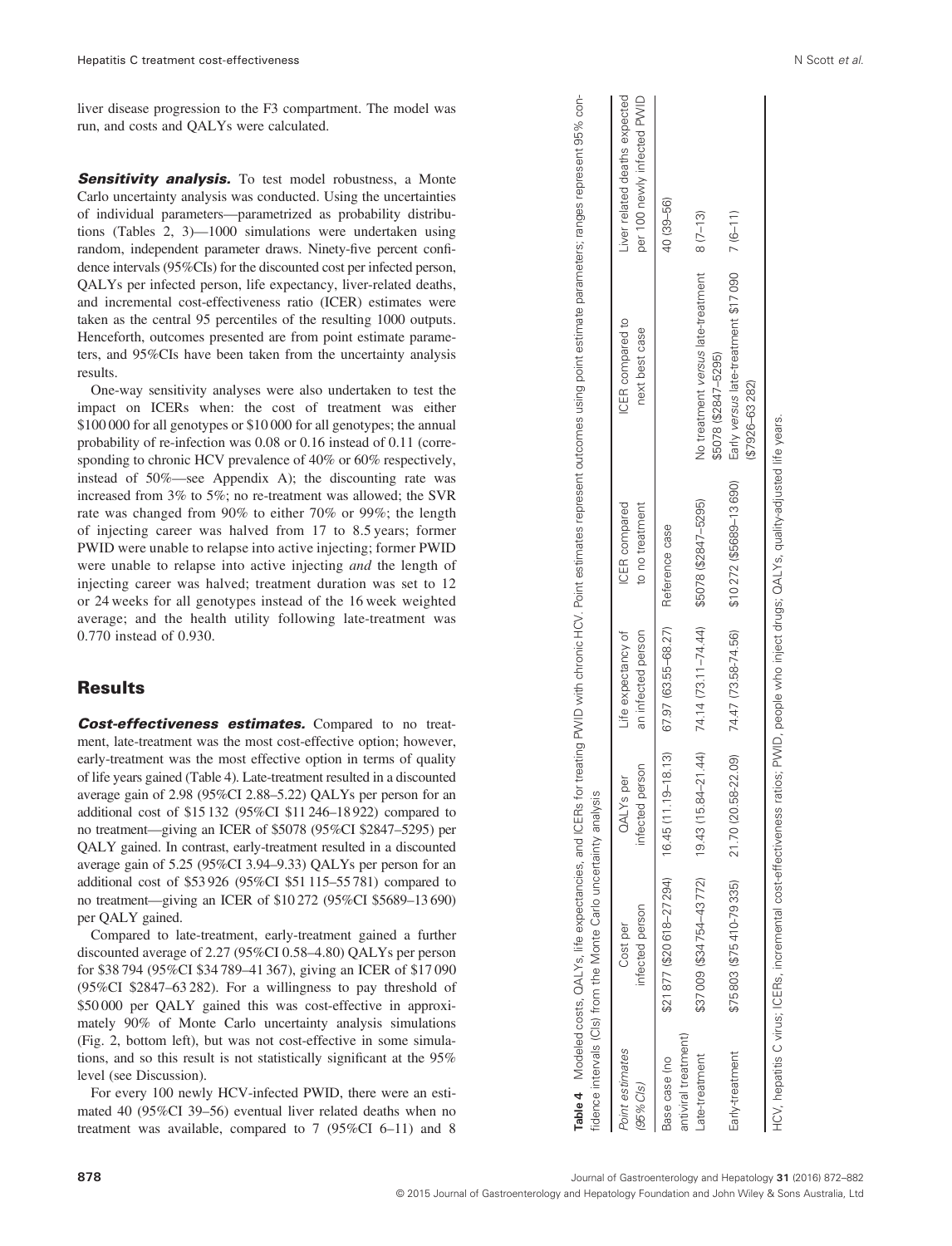

Figure 2 Cost-effectiveness plane showing simulation results and averages for early- and late-treatment compared to no treatment (top left); and cost-effectiveness acceptability curves for late-treatment compared to no treatment (top right), early-treatment compared to late-treatment (bottom left), and early-treatment compared to no treatment (bottom right).

(95%CI 7–13) when early-treatment and late-treatment were available respectively.

**Sensitivity analysis.** Changes to the cost of DAAs had the largest effect on cost-effectiveness estimates, but even at \$100 000 per treatment course the ICERs for early- versus late-treatment and late versus no treatment (\$37 778 and \$13 259 per QALY gained respectively) were below the unofficial Australian willingness to pay threshold of \$50 000 per QALY gained. Further, when the cost of DAAs was reduced to \$10 000 for all genotypes, both early- and late-treatment were more effective and less costly than no treatment, and early-treatment had an ICER of only \$1365 per QALY gained compared to late-treatment.

Excluding the potential for former PWID to relapse into active injecting is a conservative assumption, $30$  which increased ICER estimates by 97% (from \$17 090 to \$37 714) for early-treatment compared to late-treatment, but only increased ICER estimates by 2% (from \$5078 to \$5188) for late-treatment compared to no treatment. This is because if HCV-infected former PWID cannot relapse into the pool of injectors, then a greater infection parameter  $\pi$  is required to calibrate prevalence, leading to higher re-infection rates amongst current PWID. For the early-treatment scenario, this means that more of the cured PWID are likely to become re-infected, requiring additional treatment costs and facing the possibility of failing treatment and experiencing poorer health outcomes; however conversely, for the late-treatment scenario, by the time advanced liver disease (and hence treatment) is obtained, most PWID have ceased injecting and with no chance of relapse or re-infection will experience similar outcomes. For the same reasons, when the length of injecting career was halved the ICER increased for early-treatment and decreased for late-treatment (although by less than 10% in each case), and these effects compounded when the length of injecting career was halved and former PWID were unable to relapse.

If the annual probability of re-infection was increased from 0.11 to 0.16 (initial prevalence increased from 50% to 60%), ICERs for the early- versus late-treatment and late-treatment versus no treatment scenarios increased by 24% (by \$4119) and 26% (by \$1297) respectively, again as a result of a greater infection parameter. Conversely, if the annual probability of re-infection was decreased from 0.11 to 0.08 (initial prevalence decreased from 50% to 40%), ICERs for early- versus late-treatment and late-treatment versus no treatment decreased by 17% (by \$2874) and 18% (by \$895) respectively.

Variations in the ICERs for early- versus late-treatment and latetreatment versus no treatment as a result of changes to the discounting rate, re-treatment availability, treatment efficacy, treatment duration,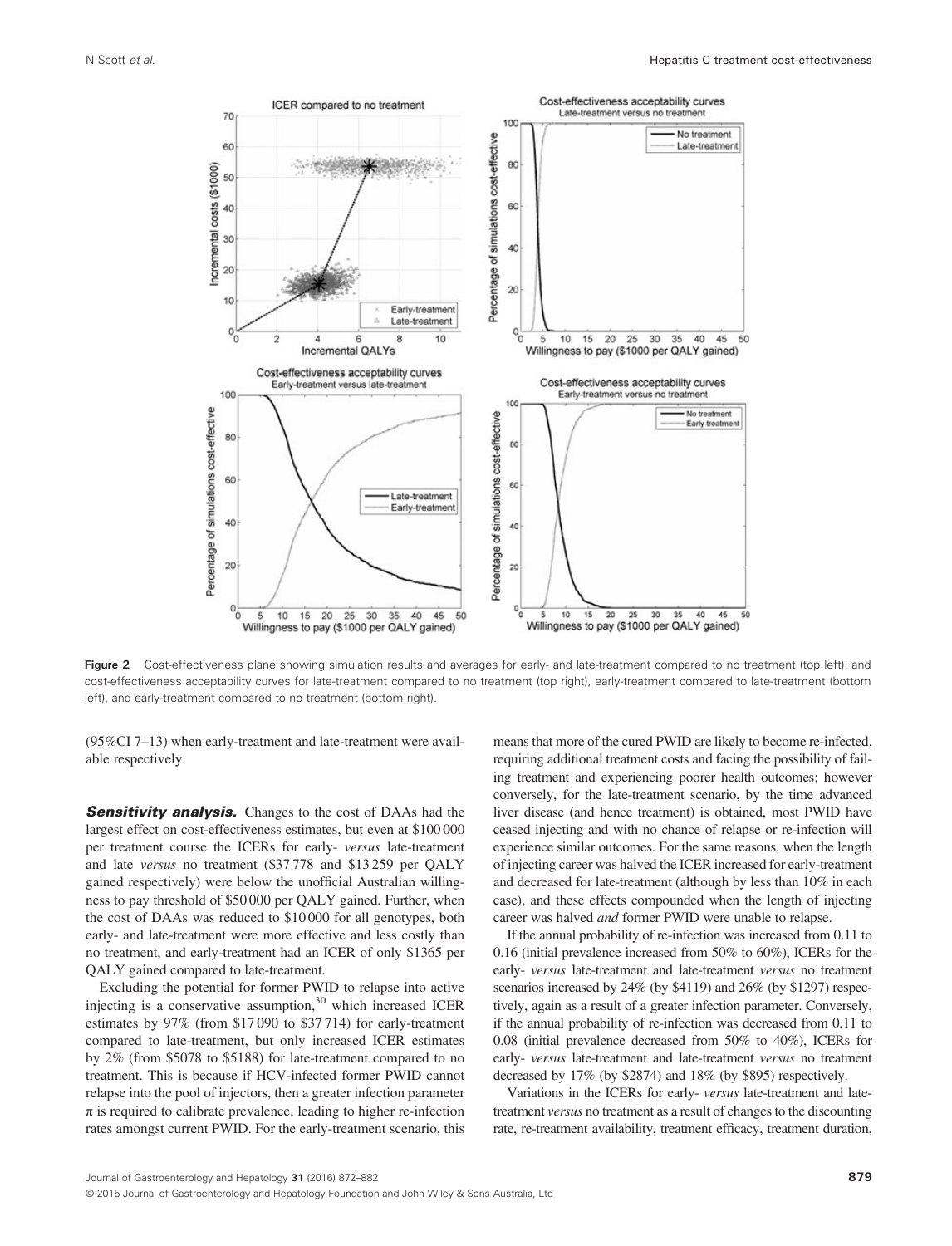

Figure 3 Sensitivity of the ICER for early-treatment compared to no treatment (left); and early-treatment compared to late-treatment (right), to changes in: the cost of DAAs, initial prevalence (re-infection rate), the discounting rate, re-treatment availability, the percentage who achieve a sustained viral response (SVR) from treatment, the average length of injecting career, the potential for former PWID to relapse into active injecting, treatment duration, and the health utility following late-treatment.

and health utility following late-treatment were logical and within sensible limits (Fig. 3).

# **Discussion**

Using a cohort model of HCV treatment, liver disease progression, and re-infection we have determined that it is cost-effective to treat PWID with DAAs in Australia. Late-treatment was the most costeffective option, with an ICER of \$5078 per QALY gained compared to no treatment, while early-treatment had an ICER of \$10 272 per QALY gained compared to no treatment and \$17 090 per QALY gained compared to late-treatment.

As the time taken for liver disease to progress to an advanced stage was comparable to the length of injecting career, re-infection rates were lower after late-treatment than after early-treatment because of cessation of injecting. PWID that were treated early therefore had an increased likelihood of becoming re-infected, failing re-treatment, and progressing to advanced liver disease. For some combinations of parameters in the uncertainty analysis this resulted in early-treatment gaining only slightly more QALYs than late-treatment, while costing substantially more (Fig. 2, top and bottom left). As a result, in approximately 10% of parameter combinations in our uncertainty analysis, early-treatment had an ICER greater the \$50 000 per QALY gained compared to late-treatment, owing to sensitivities in the model parameters for the length of injecting career and rates of relapse into injecting drug use among former PWID.

These estimates are likely to be conservative, and treating PWID with DAAs in Australia may be even more cost-effective than predicted. First, the costs associated with patients who have DC or HCC in our model are underestimates: healthcare management costs associated with these disease stages were based on minimum requirements agreed upon by specialists (Appendix 2). In the scenario of no treatment, a far greater proportion of HCV-infected PWID progress to these liver disease stages compared to when treatment is available, meaning that the baseline average cost per

newly HCV-infected individual may be higher and the ICERs lower than we have calculated. Second, we have not captured the benefits of reduced transmission—namely that treating an increasing number of PWID will reduce the HCV prevalence among PWID and also the infection/re-infection rate. Modeling suggests that by treating 40/1000 PWID per year, HCV prevalence can be halved within  $15$  years.<sup>31,32</sup> This is likely to have a significant impact on total costs, as an increasing number of new infections are prevented and the epidemic is slowed, and is also likely to increase the cost-effectiveness of early-treatment compared to late-treatment, because early-treatment is more likely to occur before injecting cessation and would therefore have the most effect on the prevention of further transmissions. Further work should be undertaken to account for the effects of a dynamic infection rate on the cost-effectiveness of treatment.

# Conclusion

Treating HCV-infected PWID with new therapies is cost-effective, and could prevent a significant number of liver related deaths. Although late-treatment was the most cost-effective option, the cost per QALY gained for early-treatment compared to latetreatment is likely to be below unofficial Australian willingness to pay thresholds. The low cost per QALY for early-treatment in our model in Australia suggests the early-treatment of PWID may be similarly cost-effective in other jurisdictions.

### Acknowledgments

The authors gratefully acknowledge the contribution to this work through project funding from the Victorian Infectious Diseases Service Special Purpose Fund at Melbourne Health, and support to the Burnet Institute provided by the Victorian Government Operational Infrastructure Support Program. NS is the recipient of a Burnet Institute Jim and Margaret Beever fellowship; MH, JD, and AT are the recipients of National Health and Medical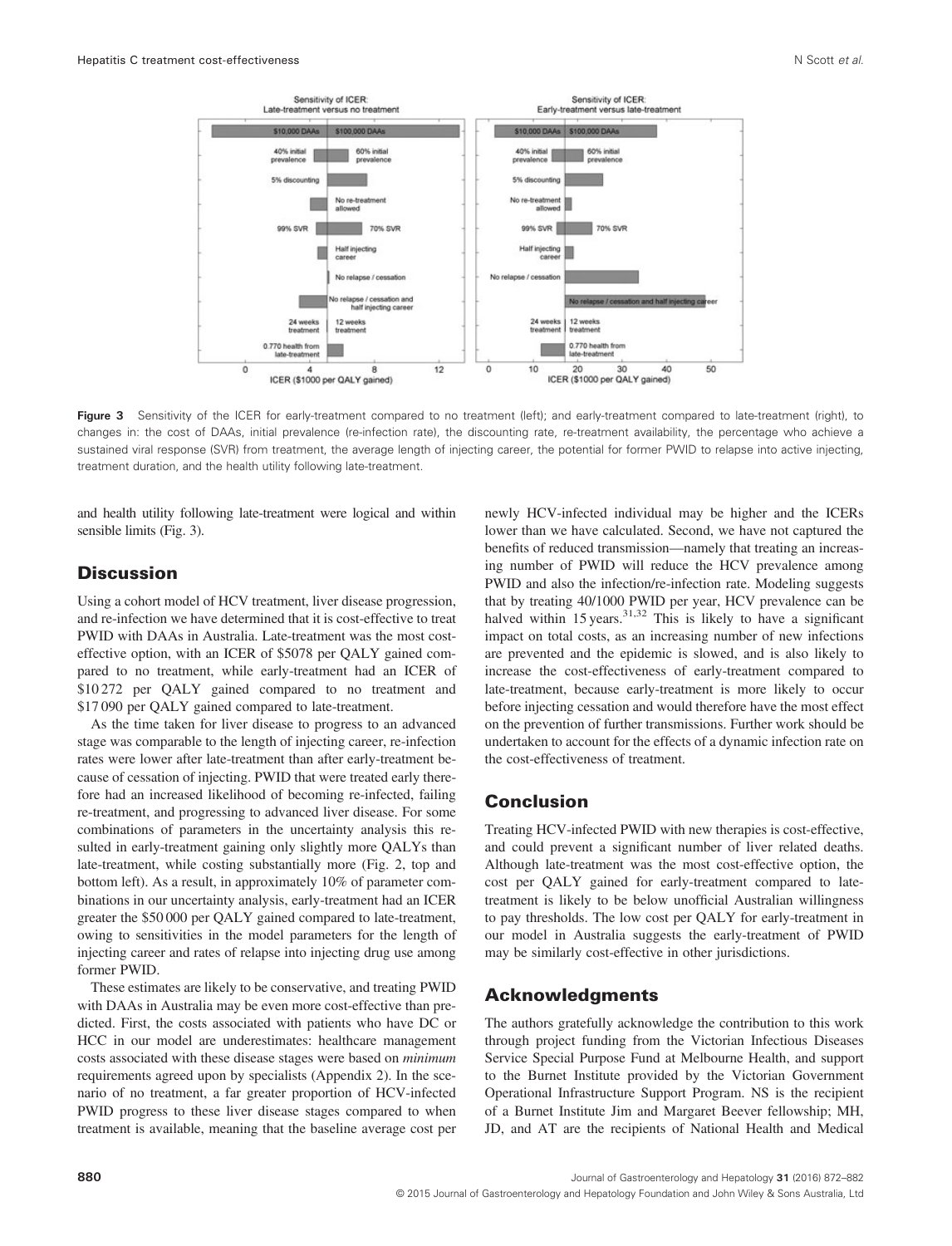Research Council fellowships. Disclosure of interests: JD, MH, and the Burnet Institute receive investigator-initiated research funding from Gilead Sciences and AbbVie. AT is a consultant/advisor for Merck, Gilead, Abbvie, BMS, and Roche diagnostics, has received research support from Gilead, Abbvie, Merck, and BMS, and is a speaker for BMS. DI has received lecture fees or consulting fees from AbbVie, Bristol-Myers Squibb, Gilead Sciences, Janssen Pharmaceuticals, Merck Sharp & Dohme (Australia), and Roche Products. No pharmaceutical grants were received in the development of this study.

### References

- 1 Hajarizadeh B, Grebely J, Gj D. Epidemiology and natural history of HCV infection. Nat. Rev. Gastroenterol. Hepatol. 2013; 10: 553–62.
- 2 The Kirby Institute. HIV, viral hepatitis and sexually transmissible infections in Australia Annual Surveillance Report 2014. The University of New South Wales, Sydney NSW 2052. 2014.
- 3 Shepard CW, Finelli L, Alter MJ. Global epidemiology of hepatitis C virus infection. Lancet Infect. Dis. 2005; 5: 558-67.
- 4 Nelson PK, Mathers BM, Cowie B et al. Global epidemiology of hepatitis B and hepatitis C in people who inject drugs: results of systematic reviews. Lancet 2011; 378: 571–83.
- 5 Aceijas C, Rhodes T. Global estimates of prevalence of HCV infection among injecting drug users. Int. J. Drug Policy 2007; 18: 352–8.
- 6 Micallef JM, Kaldor JM, Dore GJ. Spontaneous viral clearance following acute hepatitis C infection: a systematic review of longitudinal studies. J. Viral Hepat. 2006; 13: 34–41.
- 7 Hellard M, Doyle JS, Sacks-Davis R, Thompson AJ, McBryde E. Eradication of hepatitis C infection: the importance of targeting people who inject drugs. *Hepatology* 2014; **59**: 366–9.
- 8 Hellard M, Rolls DA, Sacks-Davis R et al. The impact of injecting networks on hepatitis C transmission and treatment in people who inject drugs. Hepatology 2014; 60: 1861–70.
- 9 Okanoue T, Sakamoto S, Itoh Y et al. Side effects of high-dose interferon therapy for chronic hepatitis C. J. Hepatol. 1996; 25: 283–91.
- 10 Manns MP, McHutchison JG, Gordon SC et al. Peginterferon alfa-2b plus ribavirin compared with interferon alfa-2b plus ribavirin for initial treatment of chronic hepatitis C: a randomised trial. Lancet 2001; 358: 958–65.
- 11 Dore GJ. The changing therapeutic landscape for hepatitis C. Med. J. Aust. 2012; 196: 629–32.
- 12 Walsh N, Lim M, Hellard M. Using a surveillance system to identify and treat newly acquired hepatitis C infection. J. Gastroenterol. Hepatol. 2008; 23: 1891–4.
- 13 Grebely J, Oser M, Taylor LE, Dore GJ. Breaking down the barriers to hepatitis C virus (HCV) treatment among individuals with HCV/HIV coinfection: action required at the system, provider, and patient levels. J. Infectious Dis. 2013; 207: S19–S25.
- 14 Grebely J, Dore GJ, eds. What is killing people with hepatitis C virus infection? Seminars in Liver Diseases; 2011.
- 15 Sievert W, Razavi H, Estes C et al. Enhanced antiviral treatment efficacy and uptake in preventing the rising burden of hepatitis Crelated liver disease and costs in Australia. J. Gastroenterol. Hepatol.  $2014:29:1-9$ .
- 16 Welfare AIoHa. Cancer incidence projections, Australia, 2011 to 2020. CANCER SERIES. 2012 (66).
- 17 Lawitz E, Poordad FF, Pang PS et al. Sofosbuvir and ledipasvir fixeddose combination with and without ribavirin in treatment-naive and previously treated patients with genotype 1 hepatitis C virus infection (LONESTAR): an open-label, randomised, phase 2 trial. Lancet 2014; 383: 515–23.
- 18 Gane EJ, Stedman CA, Hyland RH et al. Efficacy of nucleotide polymerase inhibitor sofosbuvir plus the NS5A inhibitor ledipasvir or

the NS5B non-nucleoside inhibitor GS-9669 against HCV genotype 1 infection. Gastroenterology 2014; 146: 736–43 e1.

- 19 Poordad F, Lawitz E, Kowdley KV et al. Exploratory study of oral combination antiviral therapy for hepatitis C. New Engl J Med 2013;  $368:45-53$ .
- 20 Leidner AJ, Chesson HW, Xu F, Ward JW, Spradling PR, Holmberg SD. Cost-effectiveness of hepatitis C treatment for patients in early stages of liver disease. Hepatology 2015; 61: 1860–9.
- 21 Aitken CK, Lewis J, Tracy SL et al. High incidence of hepatitis C virus reinfection in a cohort of injecting drug users. *Hepatology* 2008; 48: 1746–52.
- 22 Degenhardt L, Hall W. Extent of illicit drug use and dependence, and their contribution to the global burden of disease. Lancet 2012; 379: 55–70.
- 23 Visconti AJ, Doyle JS, Weir A, Shiell AM, Hellard ME. Assessing the cost-effectiveness of treating chronic hepatitis C virus in people who inject drugs in Australia. J. Gastroenterol. Hepatol. 2013; 28: 707–16.
- 24 Wong J, Sylvestre D, Siebert U. Cost-effectiveness of treatment of hepatitis C in injecting drug users. Hepatitis C and injecting drug use: impact, costs and policy options. 2004: 219.
- 25 Martin NK, Vickerman P, Miners A et al. Cost-effectiveness of hepatitis C virus antiviral treatment for injection drug user populations. Hepatology 2012; 55: 49–57.
- 26 Horyniak D, Higgs P, Jenkinson R et al. Establishing the Melbourne Injecting Drug User Cohort Study (MIX): rationale, methods, and baseline and twelve-month follow-up results. Harm Reduc J 2013; 10: 11.
- 27 Commonwealth of Australia Department of Health. Medicare Benefits Schedule Book. Available from URL http://www.mbsonline.gov.au/. April 2015 (accessed date 1 April 2015).
- 28 Commonwealth of Australia Department of Health. Schedule of Pharmaceutical Benefits. Available from URL http://www.pbs.gov.au/. April 2015 (accessed date 1 April 2015).
- 29 Harrison M. Valuing the future: the social discount rate in cost–benefit analysis—Productivity Commission Visiting Researcher Paper. 2010.
- 30 Scott N, Hellard M, McBryde E. Modelling hepatitis C virus transmission among people who inject drugs: assumptions, limitations and future challenges. Virulence 2015(just-accepted):00-.
- 31 Martin NK, Vickerman P, Grebely J et al. Hepatitis C virus treatment for prevention among people who inject drugs: modeling treatment scale-up in the age of direct-acting antivirals. Hepatology 2013; 58: 1598–609.
- 32 Hellard ME, Jenkinson R, Higgs P et al. Modelling antiviral treatment to prevent hepatitis C infection among people who inject drugs in Victoria, Australia. Med. J. Aust. 2012; 196: 638–41.
- 33 Fazito E, Cuchi P, Mahy M, Brown T. Analysis of duration of risk behaviour for key populations: a literature review. Sex. Transm. Infect. 2012; 88: i24–i32.
- 34 Price RK, Risk NK, Spitznagel EL. Remission from drug abuse over a 25-year period: patterns of remission and treatment use. Am. J. Public Health 2001; 91: 1107.
- 35 Stoové MA, Dietze PM, Aitken CK, Jolley D. Mortality among injecting drug users in Melbourne: a 16-year follow-up of the Victorian Injecting Cohort Study (VICS). Drug Alcohol Depend. 2008; 96: 281–5.
- 36 Australian Bureau of Statistics (ABS). [http://www.abs.gov.au/.](http://www.abs.gov.au/) 2014. (accessed date 1 April 2015).
- 37 Grebely J, Pham ST, Matthews GV et al. Hepatitis C virus reinfection and superinfection among treated and untreated participants with recent infection. Hepatology 2012; 55: 1058–69.
- 38 McCaw R, Moaven L, Locarnini S, Bowden D. Hepatitis C virus genotypes in Australia. J. Viral Hepat. 1997; 4: 351–7.
- 39 Hellard M, Sacks-Davis R, Gold J. Hepatitis C treatment for injection drug users: a review of the available evidence. Clin. Infect. Dis. 2009; 49: 561–73.